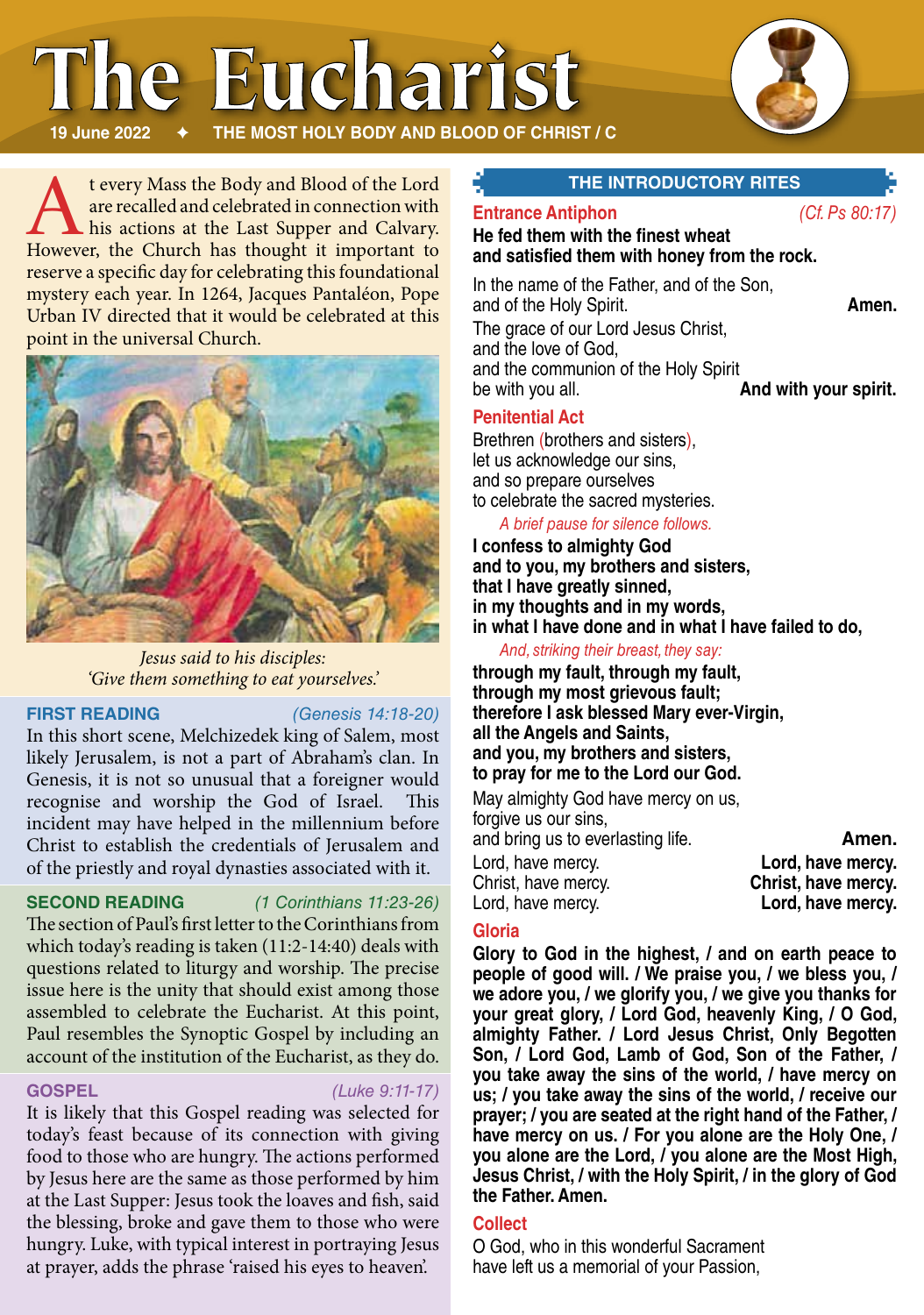grant us, we pray,

so to revere the sacred mysteries of your Body and Blood that we may always experience in ourselves the fruits of your redemption. Who live and reign with God the Father in the unity of the Holy Spirit, one God, for ever and ever. **Amen.**

### **THE LITURGY OF THE WORD**

**FIRST READING** *(Gn 14:18-20)*

A reading from the book of Genesis.

Melchizedek king of Salem brought bread and wine; he was a priest of God Most High. He pronounced this blessing:

'Blessed be Abraham by God Most High, creator of heaven and earth, and blessed be God Most High for handing over your enemies to you.'

And Abraham gave him a tithe of everything.

The word of the Lord. **Thanks be to God.**

**RESPONSORIAL PSALM** *(Ps 109:1-4)*

- ℞ **You are a priest for ever, a priest like Melchizedek of old.**
- 1. The Lord's revelation to my Master: 'Sit on my right: I will put your foes beneath your feet.'  $\mathbb R$
- 2. The Lord will send from Zion your sceptre of power: rule in the midst of all your foes.  $\mathbf R$
- 3. A prince from the day of your birth on the holy mountains; from the womb before the daybreak I begot you.  $\mathbb R$
- 4. The Lord has sworn an oath he will not change. 'You are a priest for ever, a priest like Melchizedek of old.'  $\mathbf R$

## **SECOND READING** *(1 Cor 11:23-26)*

A reading from the first letter of St Paul to the Corinthians.

This is what I received from the Lord, and in turn passed on to you: that on the same night that he was betrayed, the Lord Jesus took some bread, and thanked God for it and broke it, and he said, 'This is my body, which is for you; do this as a memorial of me.' In the same way he took the cup after supper, and said, 'This cup is the new covenant in my blood. Whenever you drink it, do this as a memorial of me.' Until the Lord comes, therefore, every time you eat this bread and drink this cup, you are proclaiming his death. The word of the Lord. **Thanks be to God.**

### **SEQUENCE** *(Shorter Form)*

*The Sequence may be said or sung.*

**Behold the bread of angels, sent For pilgrims in their banishment, The bread for God's true children meant,**

**That may not unto dogs be given: Oft in the olden types foreshadowed; In Isaac on the altar bowed, And in the ancient paschal food,**

**And in the manna sent from heaven.**

**Come then, good shepherd, bread divine,**

**Still show to us thy mercy sign; Oh, feed us still, still keep us thine; So may we see thy glories shine In fields of immortality;**

**O thou, the wisest, mightiest, best, Our present food, our future rest, Come, make us each thy chosen guest, Co-heirs of thine, and comrades blest With saints whose dwelling is with thee.**

## **GOSPEL ACCLAMATION** *(Jn 6:51-52)*

**Alleluia, alleluia!**

**I am the living bread which has come down from heaven, says the Lord.**

**Anyone who eats this bread will live for ever. Alleluia!**

### **GOSPEL** *(Lk 9:11-17)*



The Lord be with you. **And with your spirit.**

A reading from the holy Gospel

according to Luke. **Glory to you, O Lord.**

Jesus made the crowds welcome and talked to them about the kingdom of God; and he cured those who were in need of healing.

It was late afternoon when the Twelve came to him and said, 'Send the people away, and they can go to the villages and farms round about to find lodging and food; for we are in a lonely place here.' He replied, 'Give them something to eat yourselves.' But they said, 'We have no more than five loaves and two fish, unless we are to go ourselves and buy food for all these people.' For there were about five thousand men. But he said to his disciples, 'Get them to sit down in parties of about fifty.' They did so and made them all sit down. Then he took the five loaves and the two fish, raised his eyes to heaven, and said the blessing over them; then he broke them and handed them to his disciples to distribute among the crowd. They all ate as much as they wanted, and when the scraps remaining were collected they filled twelve baskets.

The Gospel of the Lord. **Praise to you, Lord Jesus Christ.**

# **Profession of Faith** *(Nicene Creed)*

**I believe in one God, the Father almighty, maker of heaven and earth, of all things visible and invisible.**

**I believe in one Lord Jesus Christ, the Only Begotten Son of God, born of the Father before all ages. God from God, Light from Light, true God from true God, begotten, not made, consubstantial with the Father; through him all things were made. For us men and for our salvation he came down from heaven,**

*At the words that follow, up to and including*  and became man*, all bow.*

**and by the Holy Spirit was incarnate of the Virgin Mary, and became man.**

**For our sake he was crucified under Pontius Pilate, he suffered death and was buried,**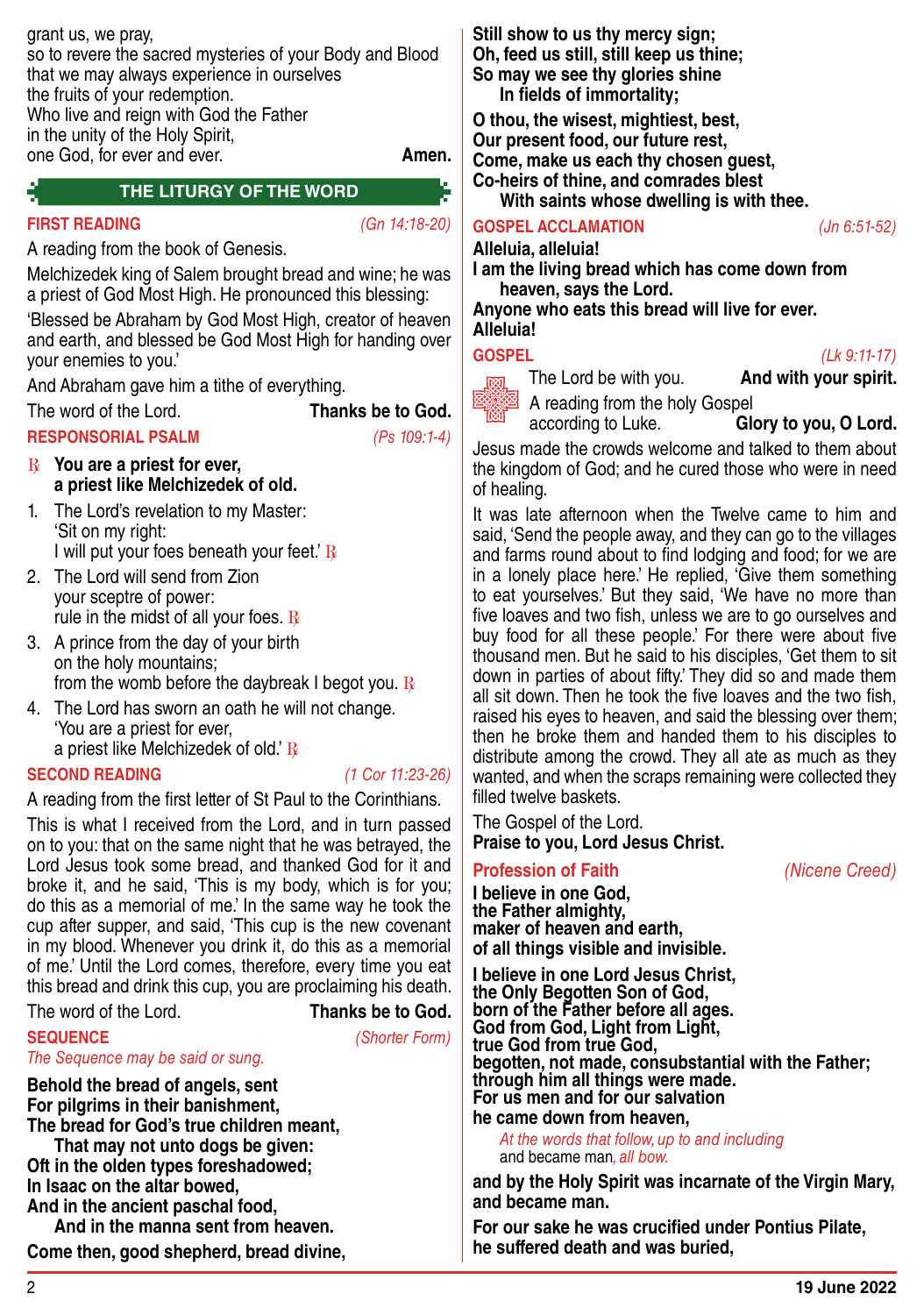**and rose again on the third day in accordance with the Scriptures. He ascended into heaven and is seated at the right hand of the Father. He will come again in glory to judge the living and the dead and his kingdom will have no end.**

**I believe in the Holy Spirit, the Lord, the giver of life, who proceeds from the Father and the Son, who with the Father and the Son is adored** 

**and glorified,**

**who has spoken through the prophets.**

**I believe in one, holy, catholic and apostolic Church. I confess one Baptism for the forgiveness of sins and I look forward to the resurrection of the dead and the life of the world to come. Amen.**

*The priest introduces the* Prayer of the Faithful*.*

## **THE LITURGY OF THE EUCHARIST**

Pray, brethren (brothers and sisters), … **May the Lord accept the sacrifice at your hands for the praise and glory of his name, for our good and the good of all his holy Church.**

## **Prayer over the Offerings**

Grant your Church, O Lord, we pray, the gifts of unity and peace, whose signs are to be seen in mystery in the offerings we here present. Through Christ our Lord. **Amen.**

**Eucharistic Prayer III** *(Preface II of the Most Holy Eucharist)*

The Lord be with you. **And with your spirit.** Lift up your hearts. **We lift them up to the Lord.** Let us give thanks to the Lord our God.

**It is right and just.**

It is truly right and just, our duty and our salvation, always and everywhere to give you thanks, Lord, holy Father, almighty and eternal God, through Christ our Lord.

For at the Last Supper with his Apostles,

establishing for the ages to come the saving memorial of the Cross,

he offered himself to you as the unblemished Lamb, the acceptable gift of perfect praise.

Nourishing your faithful by this sacred mystery, you make them holy, so that the human race, bounded by one world,

may be enlightened by one faith and united by one bond of charity.

And so, we approach the table of this wondrous Sacrament,

so that, bathed in the sweetness of your grace, we may pass over to the heavenly realities here foreshadowed.

Therefore, all creatures of heaven and earth sing a new song in adoration, and we, with all the host of Angels, cry out, and without end we acclaim:

**Holy, Holy, Holy Lord God of hosts. Heaven and earth are full of your glory. Hosanna in the highest. Blessed is he who comes in the name of the Lord. Hosanna in the highest.**

You are indeed Holy, O Lord, and all you have created rightly gives you praise, for through your Son our Lord Jesus Christ. by the power and working of the Holy Spirit, you give life to all things and make them holy, and you never cease to gather a people to yourself, so that from the rising of the sun to its setting a pure sacrifice may be offered to your name.

Therefore, O Lord, we humbly implore you: by the same Spirit graciously make holy these gifts we have brought to you for consecration, that they may become the Body and  $\overline{\mathbf{F}}$  Blood of your Son our Lord Jesus Christ, at whose command we celebrate these mysteries.

For on the night he was betrayed he himself took bread,

and, giving you thanks, he said the blessing, broke the bread and gave it to his disciples, saying: Take this, all of you, and eat of it,

for this is my Body,

which will be given up for you.

In a similar way, when supper was ended, he took the chalice,

and, giving you thanks, he said the blessing, and gave the chalice to his disciples, saying: Take this, all of you, and drink from it, for this is the chalice of my Blood,

the Blood of the new and eternal covenant, which will be poured out for you and for many for the forgiveness of sins.

Do this in memory of me.

The mystery of faith.

**When we eat this Bread and drink this Cup, we proclaim your Death, O Lord, until you come again.**

Therefore, O Lord, as we celebrate the memorial of the saving Passion of your Son, his wondrous Resurrection and Ascension into heaven, and as we look forward to his second coming, we offer you in thanksgiving this holy and living sacrifice. Look, we pray, upon the oblation of your Church and, recognising the sacrificial Victim by whose death you willed to reconcile us to yourself, grant that we, who are nourished

by the Body and Blood of your Son

and filled with his Holy Spirit,

may become one body, one spirit in Christ.

May he make of us an eternal offering to you,

so that we may obtain an inheritance with your elect,